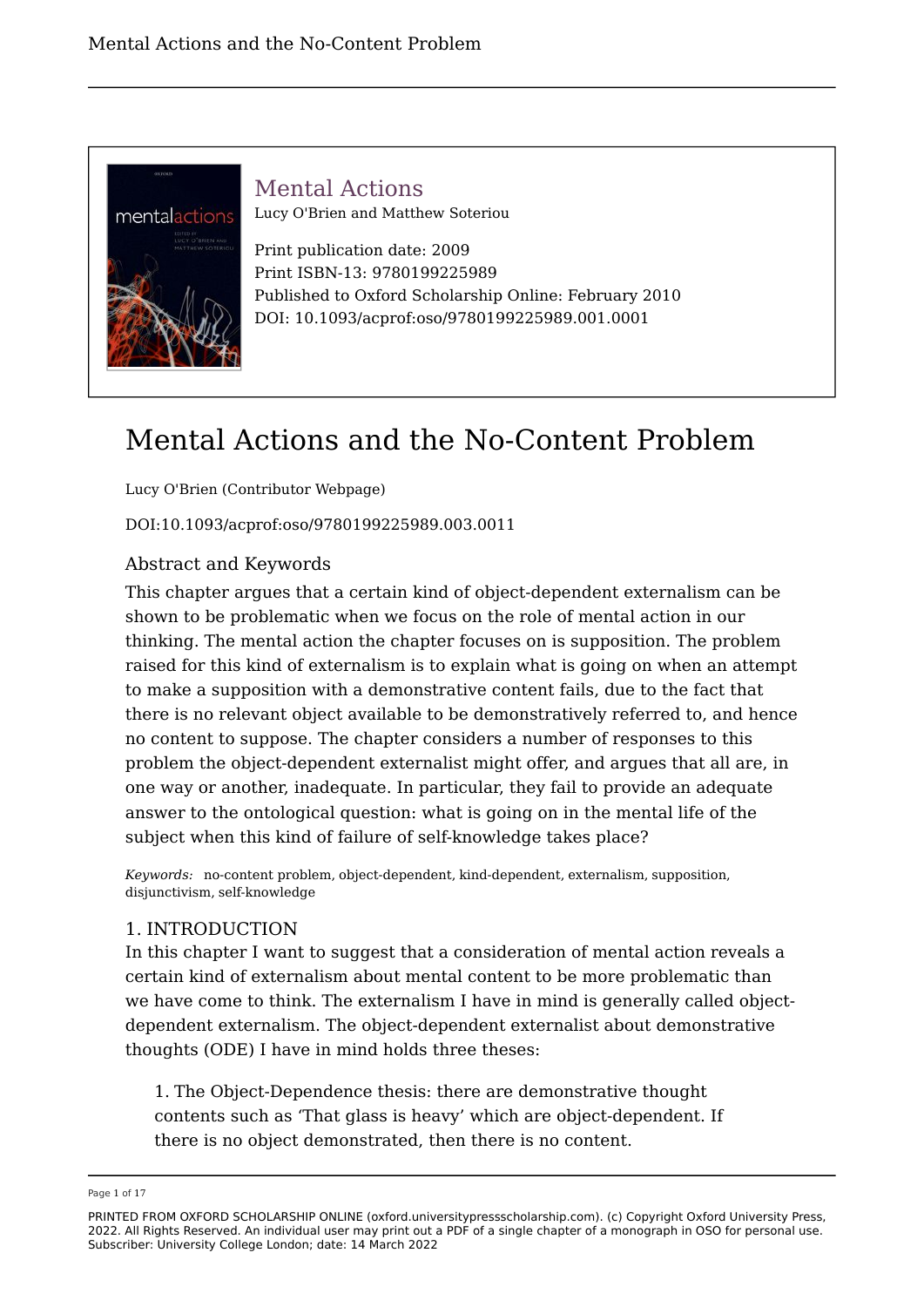<span id="page-1-0"></span>2. The Unity of Content thesis: there is just one content that characterizes our thought. A thought, or a constituent of a thought, cannot, for example, be constituted out of a pair of parallel contents.<sup>[1](#page-15-0)</sup> 3. Dependence of Thought on Content thesis: all thoughts are constituted by contents. If there is no content there is no thinking.

It follows from these three theses that there can be object-dependent demonstrative thoughts: thoughts that are such that had there been no object of the relevant kind, in the relevant relation to the subject, there could have been no thought. So, if were no glass to be the object of the demonstrative thought 'That glass is heavy' there would be no content for the thought to be constituted from, and so no thought either. If the argument of this chapter is right this version of externalism, in contrast to kind-dependent externalism, is a hard view to maintain in the face of a serious consideration of what is going when there is content failure in the case of mental action.

# **(p.216)** 2. THE NO‐CONTENT PROBLEM

Let us take a relatively unproblematic example of a mental action:

(1) A supposing that *P* (where A is a subject and *P* a content).

Those who believe that there are no mental actions will obviously not accept that a supposition is a mental action. However, for most who accept that there are at least some mental actions, suppositions will seem an unproblematic example of one. Unlike judgements, or denials, suppositions are often voluntary. I can suppose that *P*, in order to work out, for example, what I would do in circumstances in which *P* was true, simply by willing to suppose that *P*.

However, in order for me simply to suppose that *P*, certain conditions have to be in place. In particular, whatever conditions are required for there to be a content *P* have to be in place. It is by now a familiar thought, indeed almost an orthodox one, that there are external conditions on content that can fail. Let us suppose then that *P* is a content with external conditions that can fail. There are two sorts of content that have been thought to be dependent upon external conditions: kind‐dependent contents (such as, 'Water cleans') or object‐ dependent contents (such as 'That glass is heavy').

In this chapter I will consider as an example the following putative case of an object‐dependent demonstrative thought: A supposes that *that* glass is heavy. We are familiar with action failure in the case of physical actions. It can seem to a subject that she raised her arm, when in fact she failed to. The suggestion often made is that if we take tryings to be antecedents of actions we can explain such failure by appealing to the idea that while the subject failed to raise her arm, she nevertheless tried to raise it. And her trying to raise it is what explains why she thinks that she raised it when she did not. (Note that there is similar story in terms of prior intentions or motor intentions: the subject knows what she

Page 2 of 17

PRINTED FROM OXFORD SCHOLARSHIP ONLINE (oxford.universitypressscholarship.com). (c) Copyright Oxford University Press, 2022. All Rights Reserved. An individual user may print out a PDF of a single chapter of a monograph in OSO for personal use. Subscriber: University College London; date: 14 March 2022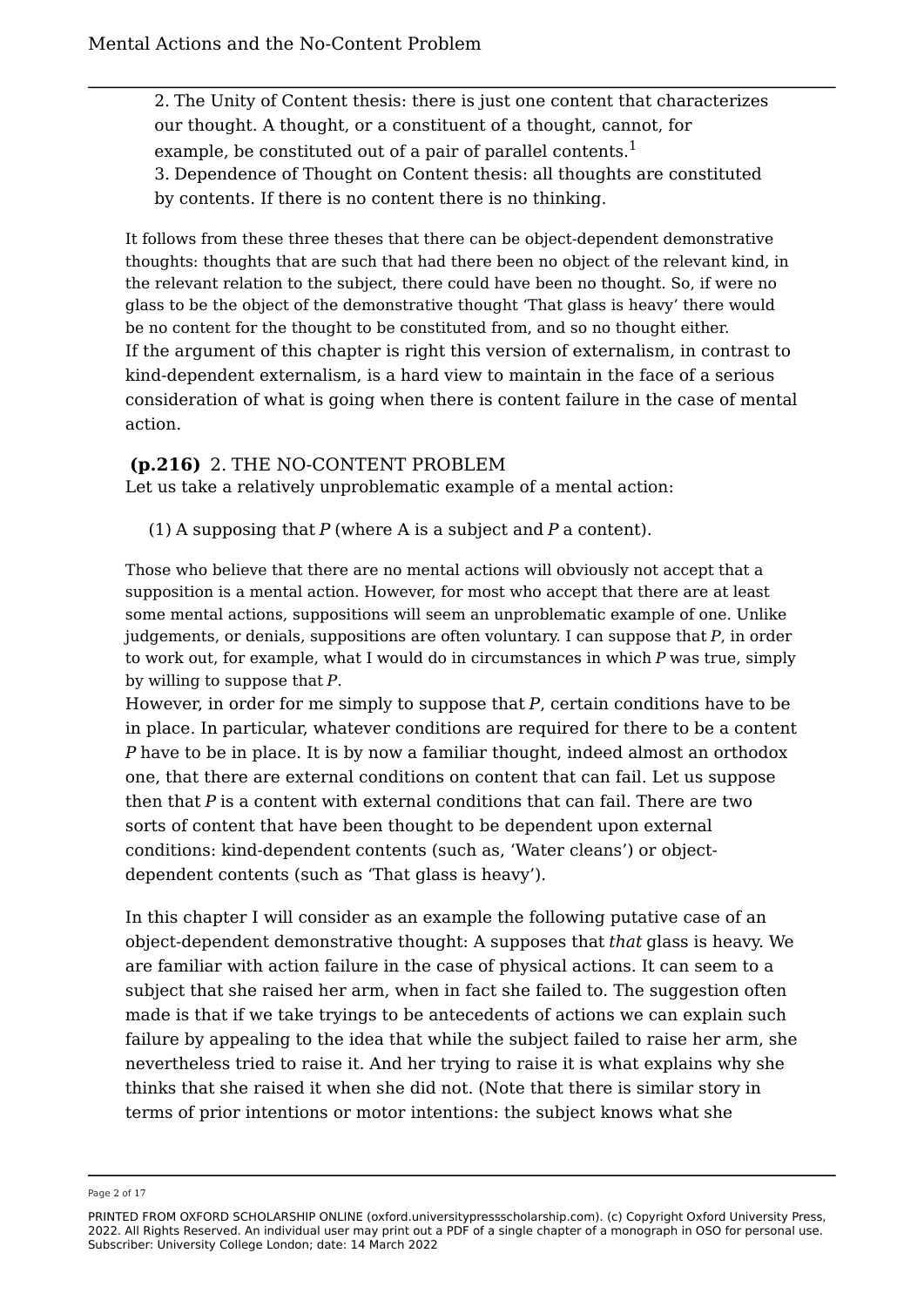intended to do and the explanation of it seeming to her that she raised her arm is to be explained in terms of her intention to move her arm.)

Now consider a case of action failure in the case of supposition. Suppose that at t, A makes the object‐dependent supposition that *that* glass is heavy, and that at a later time t', it seems to A just as it seemed to her when she made the object‐ dependent supposition. Suppose, however, that at t' there is no object available bearing the required relation to A, and thus that there is no content for A to be supposing true. It just seems to A that she is supposing that *P*, but she can be doing no such thing: there is no content *P* available in the situation for her supposing to be a supposing of.

Faced with a failed action of this kind it is clear that we cannot make the move that was suggested in the case of failed physical action. We cannot explain the action by saying that A carried out a prior action of trying to suppose that *P*. **(p. 217)** If there is no possibility of supposing that *P*, due to content failure, then there is no possibility of trying to suppose that *P*—due to content failure. For one needs to be able think the content *P* if one is to try to bring it about that one supposes *P*, just as much as one does if one is to suppose *P*. So, it is a striking thing about failures of content in the case of mental action that there does not seem to be the possibility of retreating to a trying or intention to explain the failure.

# 3. ACTION FAILURE DUE TO CONTENT FAILURE

So, the question now arises: if not in terms of tryings or intentions, how *should* we explain what is happening when it seems to a subject just as it does when she has supposed that *P*, but has not due to a failure of content?

The problem as it arises for mental actions, with object-dependent mental contents, is a version of the broader problem as it arises for any *occurrent* mental phenomena with object-dependent content. The postulation of objectdependent content allows for there to be failures of self-knowledge. It allows, as we might put it following the perception literature, for there to be good cases and bad cases.

(i) In the good case: it seems to A that she in supposing that *P*, and she is supposing that *P*.

<span id="page-2-0"></span>(ii) In the bad case: it seems to A as if she is supposing that *P*, but she is not supposing that *P*. In fact there is no content indicated by '*P*'.[2](#page-15-1)

There are two kinds of question one can ask when presented with the bad case. One can ask *epistemic questions* of the kind: How does A know that she is supposing *P*, in the good case, if she cannot rule out being in the bad case? Does A have an epistemic justification for whatever thought she does have in the bad case? Such epistemic questions have been the focus of much of the literature on externalism.

Page 3 of 17

PRINTED FROM OXFORD SCHOLARSHIP ONLINE (oxford.universitypressscholarship.com). (c) Copyright Oxford University Press, 2022. All Rights Reserved. An individual user may print out a PDF of a single chapter of a monograph in OSO for personal use. Subscriber: University College London; date: 14 March 2022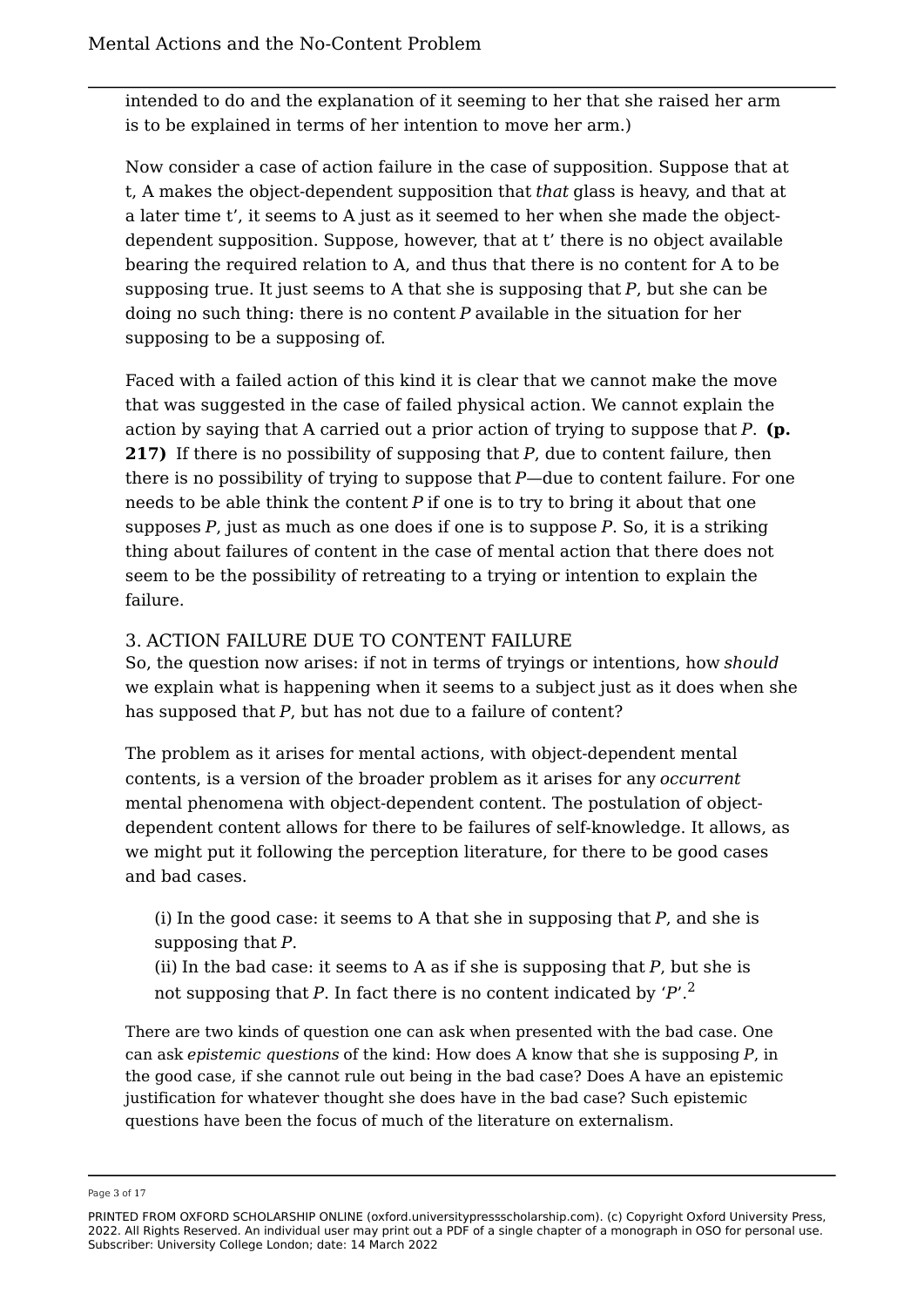But one can also ask o*ntological questions* of the kind: What is going on in A's mental life when this kind of failure of self‐knowledge takes place? An act of supposing that  $P$  is, I have assumed, a dated event the initiation over which I have control: I can decide to suppose that *P* and go ahead, right **(p.218)** then and suppose that *P*. But given that in the bad case there is no content *P*, the acts of supposing *P*, deciding to *P*, and trying to suppose *P* cannot take place—but what psychological event does take place in cases of content failure? And if no psychological event takes place, how are we to explain what is going on in the bad case? It is these ontological questions that I am interested in here.<sup>[3](#page-15-2)</sup>

# 3.1. First Attempt: Thinking one is Supposing that *P*

Perhaps we can explain what is going on by appealing to a higher order activity, say the activity of thinking that one is supposing:

<span id="page-3-0"></span>(A) A can think that she is supposing that *P* when in fact she is not supposing that *P* (because there is no content *P*).

But, this is no better than the appeal to trying to suppose that *P*, that we rejected above. If there is no content *P*, A cannot suppose *P* and A cannot think that she supposes *P*. Therefore, if there is no content expressed by '*P*', then (A) cannot be the right way to capture the failure: it is false or meaningless. As Bell has put it:

The difficulty crudely speaking, is that either the non‐existence of the embedded, merely apparent thought will contaminate the second‐order thought of which it is a part, or, conversely, the intelligibility of the second order thought will bestow respectability on its first order component. (Bell [1988](https://oxford.universitypressscholarship.com/view/10.1093/acprof:oso/9780199225989.001.0001/acprof-9780199225989-chapter-11#acprof-9780199225989-bibItem-199): 51)

# 3.2. Second Attempt: A Gap?

Perhaps the assumption that there is an act of mind—a psychological event—that constitutes the failure is an unwarranted one? There is a familiar distinction between failures of *omission* and failures of *commission*. We may be making the mistake of assuming that we have here a failure of commission, rather than one of omission. We seem to have assumed that there must be something that A does which constitutes her failure to suppose the *P*, rather than simply that A fails to suppose *P* and that therein lies her failure. Perhaps in cases of content failure there is a gap in the psychological stream where otherwise an act of mind would have been. Perhaps McDowell has something like this in mind when he says:

<span id="page-3-1"></span>there can only be a gap—an absence—at, so to speak, the relevant place in the mind—the place where, given that the sort of de re sense in question appears to be instantiated, there appears to be a specific de re sense (McDowell [1984:](https://oxford.universitypressscholarship.com/view/10.1093/acprof:oso/9780199225989.001.0001/acprof-9780199225989-chapter-11#acprof-9780199225989-bibItem-201) 103; quoted in Bell [1988](https://oxford.universitypressscholarship.com/view/10.1093/acprof:oso/9780199225989.001.0001/acprof-9780199225989-chapter-11#acprof-9780199225989-bibItem-199)) $<sup>4</sup>$  $<sup>4</sup>$  $<sup>4</sup>$ </sup>

 **(p.219)** The problem is that we have in such cases not only a failure to suppose *P*, but we have a subject to whom it is *as if* she supposed *P*, and we have to explain that appearance. When the subject introspects she does not notice a gap in her mental life, even while reflecting closely on how things are for her.

Page 4 of 17

PRINTED FROM OXFORD SCHOLARSHIP ONLINE (oxford.universitypressscholarship.com). (c) Copyright Oxford University Press, 2022. All Rights Reserved. An individual user may print out a PDF of a single chapter of a monograph in OSO for personal use. Subscriber: University College London; date: 14 March 2022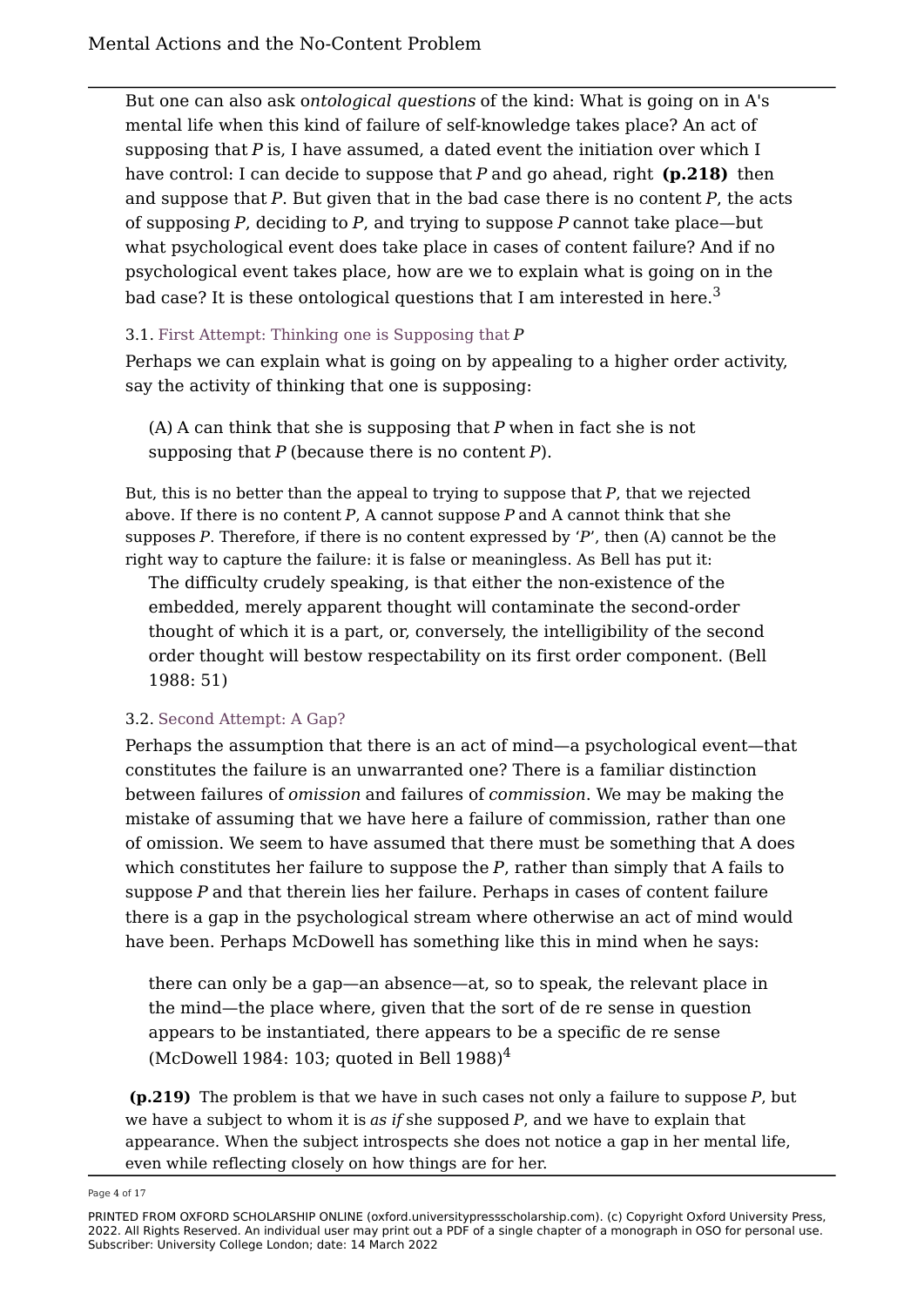Further it is attractive to think that the phenomenology of our mental actions is sensitive to their contents. It is different for me to suppose *P*, than it is to suppose *Q*, and that difference seems most naturally explained by the contents *P* and *Q* and the differences between them. If it were to A as if she were supposing that  $P$ , even where there is no content  $P$ , then we would have to drop this natural story about the phenomenology of thought—at least in bad cases.

Most problematic in my view, the gap view leaves nothing to play the normative role that a contentful act can play when it is there. Even when A fails to suppose that *P*, due to content failure, it seems to her that she supposes that *P*, and she can act and infer as she would, were she were supposing that *P*. On the gap view we have no explanation of why it seems to A that she is supposing that *P*, or of her actions consequent on its seeming to her she is supposing 'that glass is heavy', or of her inferring that 'if my supposition is true, there is at least one heavy glass'. We seem to need *something* to do the normative and epistemic work—some associated act, or some remnant or degraded version of the act one gets in the good case.

It might be helpful to compare this case to the physical action case. When it wrongly seems to me as if I raised my left arm, even though I have in fact lost my left arm or lost motor control of it, we may not want to say that what we have here is a failure of commission—I wrongly thought I raised my left arm, but I did something else instead. We rather want to say that there was simply no physical action here: I thought I acted but failed to do so. We do however want to ask what occurrence in the psychological life of the agent accounts for it seeming to the agent that she moved her arm when she in fact did no such thing, and indeed could have done no such thing given that there was no arm to raise. And we would expect to be able to able to appeal some psychological event—perhaps an event that precedes or occurs concurrently with the action even when it is successful, or perhaps an event that occurs only when the action is not successful—in order to explain why the subject takes herself to have acted when she has not.

# 3.3. Third Attempt: Disjoint Contents

It may be suggested that there are different kinds of content involved in the good and bad case. Perhaps there are seemings to suppose in both cases, but that in the good case the seeming to suppose involves A thinking that content *P*, but that in the bad case the seeming to think involves A thinking some other content.

#### Page 5 of 17

PRINTED FROM OXFORD SCHOLARSHIP ONLINE (oxford.universitypressscholarship.com). (c) Copyright Oxford University Press, 2022. All Rights Reserved. An individual user may print out a PDF of a single chapter of a monograph in OSO for personal use. Subscriber: University College London; date: 14 March 2022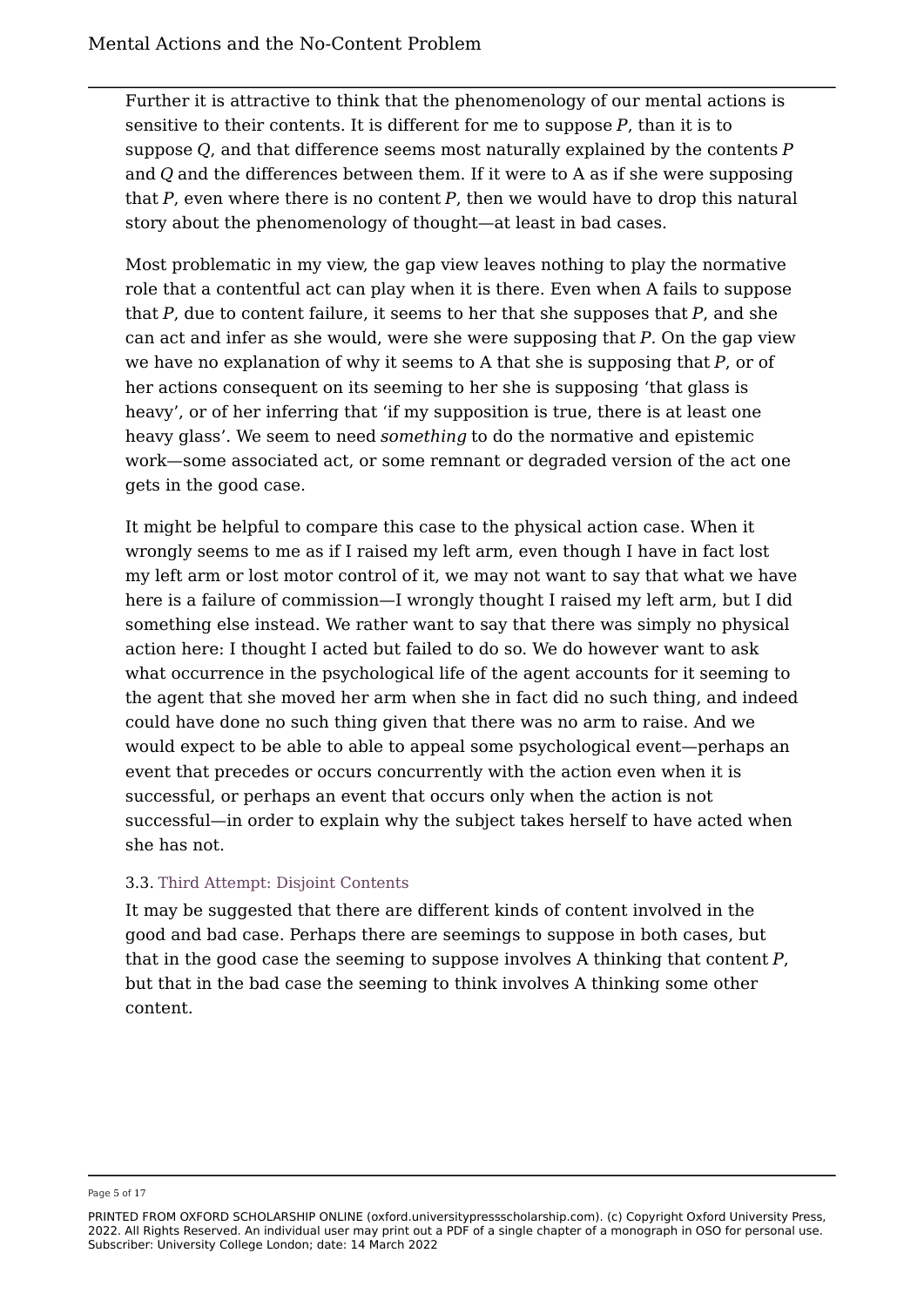### **(p.220) 3.3.1. Other Thoughts With Other Contents**

There are various alternative contents one might appeal to in order to try to explain the bad case. Perhaps it seems to A as it does because of:

(i) associated existential thoughts she has, and can have even when there is content failure—perhaps the relevant thought contents are 'There is an object near me';

(ii) distinct singular thoughts she has, and can have even when there is content failure: 'That spatio-temporal region is F', say;

(iii) memory images she has of earlier perceptual experiences;

(iv) words that A visualizes (or 'audioizes') in the imagination. Perhaps A imagines seeing or hearing the contentless sentence 'That is F'.

All these suggested substituted contents meet something like the same problems. The first and most obvious of which is that it does not seem immediately plausible that alternative contents that are supposed to appear in the bad case will be phenomenologically indistinguishable from our supposing that *P* in the good case. Further, it is not clear how content failure is supposed to occasion such alternative thought contents or indeed why the occasioning of such contents is supposed to count as content failure rather than simply thinking different thoughts. Perhaps the idea is that such contents are not occasioned only in the bad case but are rather always involved in the supposition that *P*. The thought might be that it is only in the absence of the supposition *P* that the alternative thought contents play a role in making it seem to A as if she is supposing *P*. But if this is what is intended it is not clear that we are being offered no real alternative to the gap view: in the bad case things are just as they are in the good case, only with the supposition missing.

It may be said, however, that this view, unlike the gap view, provides contents that can play causal, normative, and epistemic roles in the bad case. But then a final concern with the suggestion is that we will expect these contents, which are distinct from the supposition, to have their own independent causal, normative, and epistemic consequences whether or not they are accompanied by a supposition that *P*. If they are around in the good case we need to know why their presence does not bring about a degree of disruption in that case.

# **3.3.2. Intentional** *Contents Distinguished From* **Real Contents**

Rather than appealing to other familiar thoughts with distinct contents in appealing to disjoint contents in the good and bad cases, perhaps we can appeal to the idea that there are different *kinds* of content in the good and bad cases. We might argue for a bifurcation between *types* of contents: between merely *intentional* or *seeming* contents and *real* thought contents. Intentional or seeming contents are understood as not being object-dependent and as being distinct from, but in someway isomorphic to, real contents.

 **(p.221)** However this suggestion has three troubling features. First, it requires postulating contents of some new and unfamiliar sort. Second, it requires the postulated contents to occur only in the bad cases. But it is hard to exclude them

Page 6 of 17

PRINTED FROM OXFORD SCHOLARSHIP ONLINE (oxford.universitypressscholarship.com). (c) Copyright Oxford University Press, 2022. All Rights Reserved. An individual user may print out a PDF of a single chapter of a monograph in OSO for personal use. Subscriber: University College London; date: 14 March 2022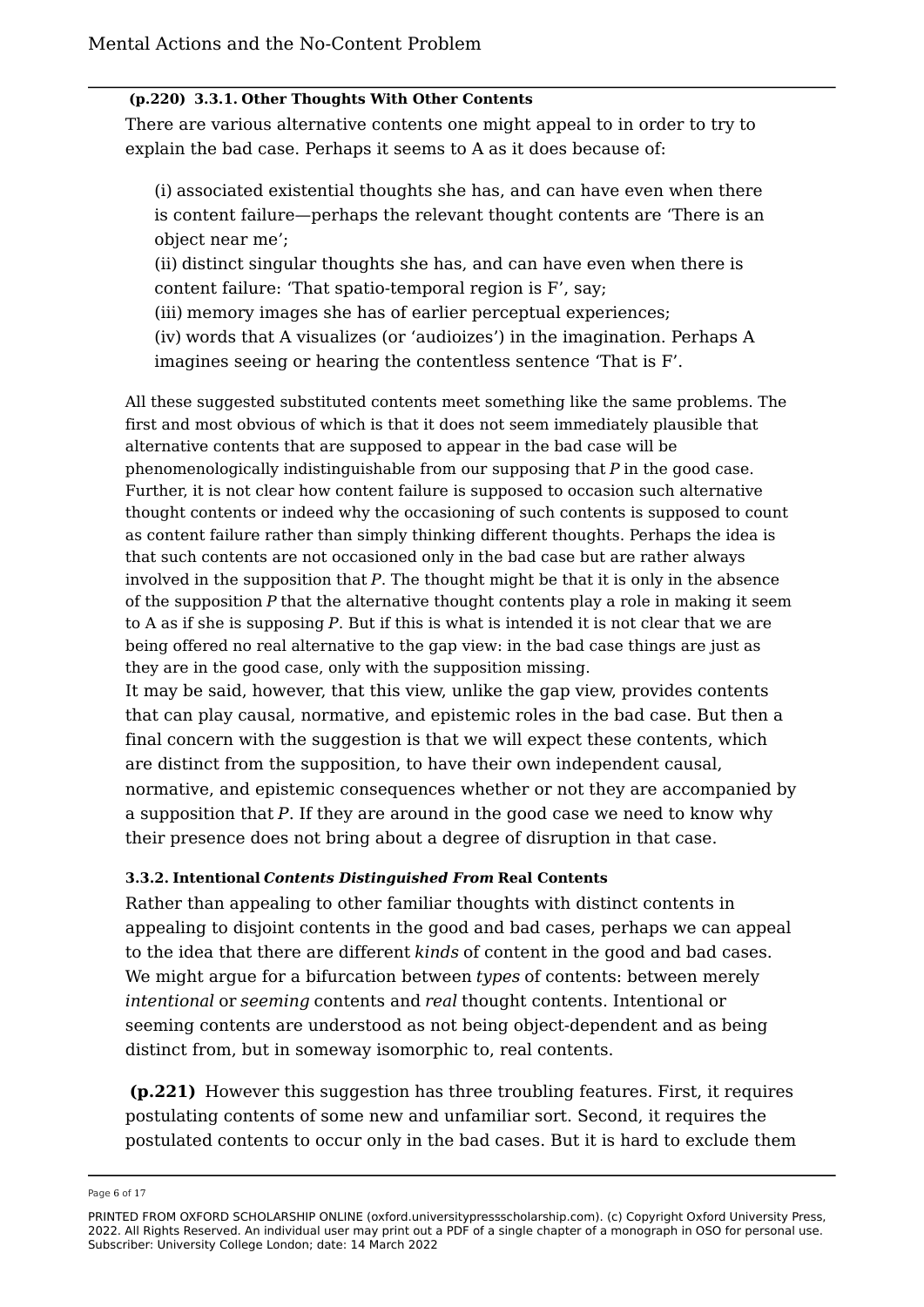from the good cases also. If its seeming to the subject that she is supposing that 'that is a glass of water' is explained by the occurrence of a merely intentional content in the bad case how do we know such content does not also occur in, and perhaps account for the phenomenology of, the good case? Third, the postulation of a distinct type of content offends against the unity of content thesis that I have assumed is part of the object‐dependent externalist position.

# **3.3.3. Reflective Disjunctivism**

Perhaps the most sophisticated attempt to appeal to disjoint contents in order to solve something like our problem comes from the theory of perception. According to what has been called Reflective Disjunctivism we can characterize what is going on in bad cases without appealing to distinct kinds of intentional content, but rather with reference to what is going on in the good case, and to the nature of a epistemic relation between the good and bad cases.<sup>[5](#page-15-4)</sup> The reflective disjunctivist claims:

<span id="page-6-0"></span>1. What is going on in the bad case is characterized by reference to what is going on in the good case.

2. In particular, what is going on in the bad case is identified as that which is *reflectively indistinguishable* by A from the good case. 3. A bad case is *reflectively indistinguishable* from a good case in virtue of the subject not being able to know by introspective reflection that they are not in the good case. For all the subject knows from introspection, she can judge that she is in a good case.

A more minimal characterization of the position would leave out the ability to judge claim—the claim that 'for all the subject knows, she can judge that she is in a good case'—and just have the inability claim—the subject cannot know by introspection that she is not in the good case. I will come back to the more minimal characterization, but will for now run with the characterization above as I think it has more mileage in the theory of perception. But I want to suggest that it does not have the same resources in the case of failure of content in thought.

In the perceptual case we can make the following claim:

(P) A subject who *hallucinates P* cannot know by introspective reflection that she is not *seeing P*. For all she knows from introspective reflection, she can judge 'I am seeing *P*.'

**(p.222)** In the case of thought the parallel claim would be:

(T) A subject who *seems to think* that *P* cannot know by introspective reflection that she is not *thinking* that *P*. For all she knows she can judge 'I am thinking *P*'.

Given (P) we can make sense of how it is for the subject when it seems to her that she is seeing *P* by appeal to the fact that she could, for all she knows to the contrary, rationally judge that she is seeing *P*. The problem for (T) is that the subject's introspective reflective judgements would *also be thoughts*. So if there is no thought

Page 7 of 17

PRINTED FROM OXFORD SCHOLARSHIP ONLINE (oxford.universitypressscholarship.com). (c) Copyright Oxford University Press, 2022. All Rights Reserved. An individual user may print out a PDF of a single chapter of a monograph in OSO for personal use. Subscriber: University College London; date: 14 March 2022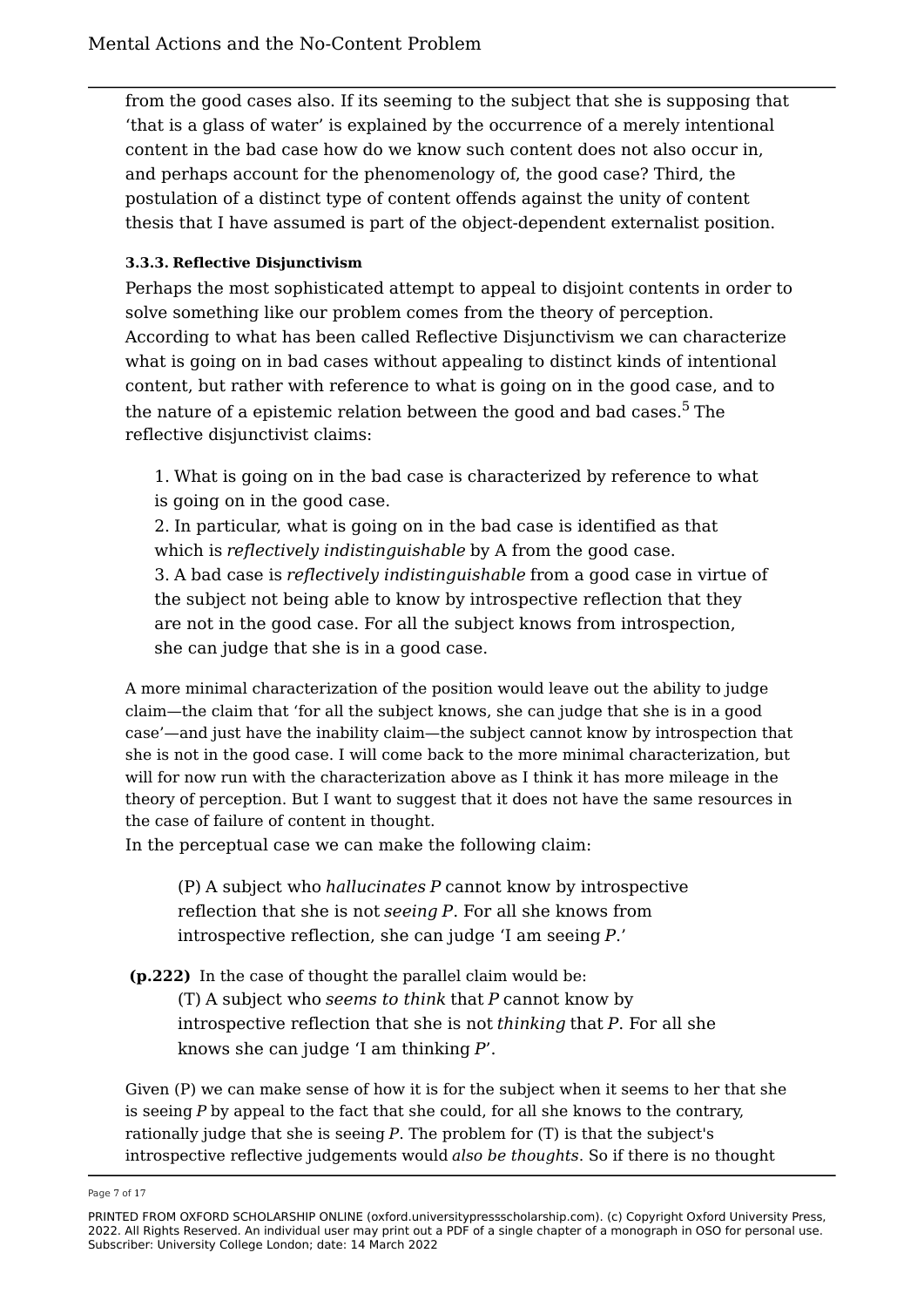content in the first-order case there will be no possibility of second-order thought content required to make sense of the introspective judgement. In the hallucination case a reflective subject is able to make sense of what she is undergoing by the possibility of an ascent to a level of reflective thoughts for which the subject has content. A contentful ascent is allowed for because the content that constitutes the subject's reflective thoughts can be held to be distinct in kind from the content that constitutes her perceptions, so a lack of content at one level does not immediately imply a lack of content at the other. However, there can be no such ascent in the thought case. The following may be taken to represent the nature of ascent required in the thought case:

1. A is in a bad case undergoing a seeming thought episode E.

2. Bad case E is reflectively indistinguishable from a good case E'.

So,

3. A being in bad case E means that for all A knows on the basis of introspective reflection 'This thought episode E is a thought that *P*'.

But our problem is that A cannot think *that* thought. In fact there are possibly two reasons why A cannot think that thought. First, A cannot think '*P*' so could not judge 'This thought is a thought that *P*'. It is therefore difficult to see how to cash out the claim that for all A knows the thought episode could be a thought episode of thinking that *P*. Second, if the object-dependence externalist is right then it is not clear that A is in a position to think anything about 'this thought', never mind that it is or is not a thought that *P*. For if ODE is right there is no thought there to be demonstratively referred to. And if perceptual demonstrative thoughts about external objects are object‐dependent, do we not also have a reason to suppose that introspective demonstrative thoughts about our thoughts are dependent on their existence?

Let us suppose that demonstrative thoughts about thoughts are objectdependent, and that judgements of indistinguishability with respect to thoughts involve reference to demonstrative thoughts about thoughts. Now, since a subject lacks a thought when the thought lacks a content, a subject can make a judgement of indistinguishability with respect to the thoughts only when she *has* real and not seeming thoughts. Therefore, only in the good case is the subject able to **(p.223)** make the relevant indistinguishability claims. The subject seeming to make such judgements in the bad case will in fact be having no thought at all. It may seem to her that she is thinking, and she may seem to judge that her thought is indistinguishable from the last time she thought *P*. But she is neither thinking *P*, nor thinking that her thought is indistinguishable from a previous thinking that *P*.

Perhaps we can meet the problem by embracing disjunctivism not just about the contents of first‐order thoughts, but about the indiscriminabilty judgements also? Appealing again to the distinction between good and bad cases we have:

Page 8 of 17

PRINTED FROM OXFORD SCHOLARSHIP ONLINE (oxford.universitypressscholarship.com). (c) Copyright Oxford University Press, 2022. All Rights Reserved. An individual user may print out a PDF of a single chapter of a monograph in OSO for personal use. Subscriber: University College London; date: 14 March 2022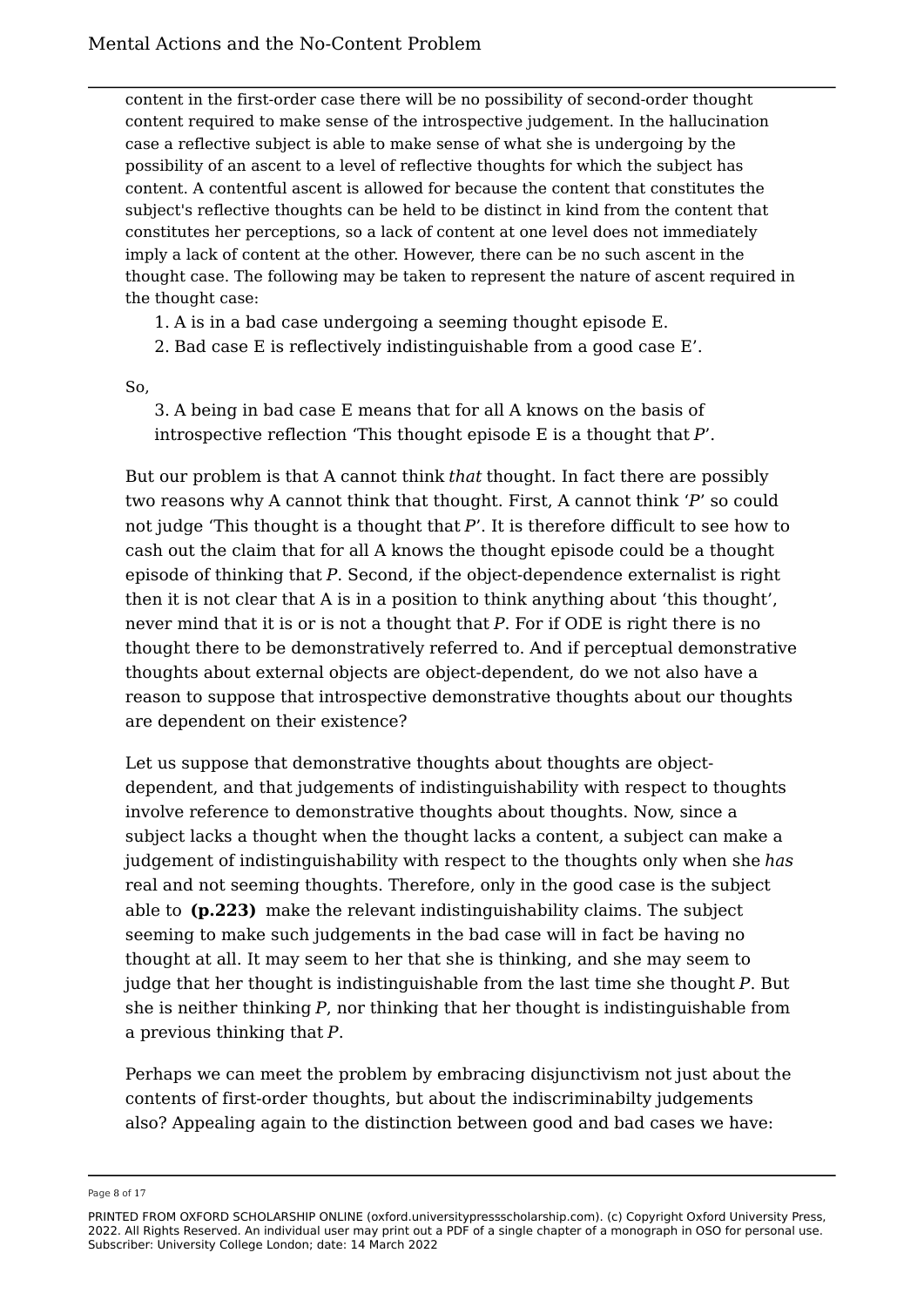The good case: If A thinks that T and thinks that T', A can judge that T and T' are indistinguishable. (Say, T is the thought 'That1 glass is heavy' about glass 1, and T' is the thought 'That2 glass is heavy' about glass 2.) Bad case: Of A's seeming thoughts T and T', A can seemingly judge that T and T' are indistinguishable. A's seeming judgement that T and T' are indistinguishable, is reflectively indistinguishable from A's judgement that T and T' are indistinguishable . . .

But of course, there can be no such judgement. If the problem is a real one in the ascent from the first to second order it will be a real one in the ascent to indiscriminabilty judgements also.

In raising these problems we have assumed a version of reflective disjunctivism on which it is a problem that the subject could not make a second‐order indistinguishability judgement with reference to which we can explain how things seem to her. But, as was suggested earlier, there is room for a more minimal characterization of the reflective disjunctivist's position.

The reflective disjunctivist may deny that they need to appeal to the subject's higher order judgements in the bad case. All that is needed is that that the subject cannot know by introspection that they are not supposing *P*. And the subject who cannot think *P* meets that negative condition because they cannot think that they suppose *P*, and so cannot know that they are not supposing *P*.

However, it is not clear, if that is *all* that is said, that we been provided with any way of distinguishing between the case where there is a failed supposition and the case where there is no act of the mind at all. In both cases there is nothing to know and nothing known. But how do we escape the intuition that when we fail to make a supposition that *P*, due to content failure, there is nevertheless some dateable occurrence in the mind that is distinct from the case in which one does nothing at all. The kind of higher order thought we have found problematic in the bad case would enable us to make the distinction.

However, while the reflective disjunctivist cannot appeal to reflective judgements in the bad case they can appeal to those a subject might make from within the good case. Perhaps we can explain how it seems to the subject when she seems to think that *P*, but doesn't, by saying that her mental occurrence has a character which is such that she does not know she is not in a good case, and **(p.224)** which were she in a good case she would be able to judge her current mental occurrence as indistinguishable from the mental occurrence in the good case.

Let me say two things about this suggestion. (1) It does not get around the thought that we need a characterization of the bad case that a reflective, sufficiently conceptually sophisticated subject *can* appeal to *in the bad case*,

Page 9 of 17

PRINTED FROM OXFORD SCHOLARSHIP ONLINE (oxford.universitypressscholarship.com). (c) Copyright Oxford University Press, 2022. All Rights Reserved. An individual user may print out a PDF of a single chapter of a monograph in OSO for personal use. Subscriber: University College London; date: 14 March 2022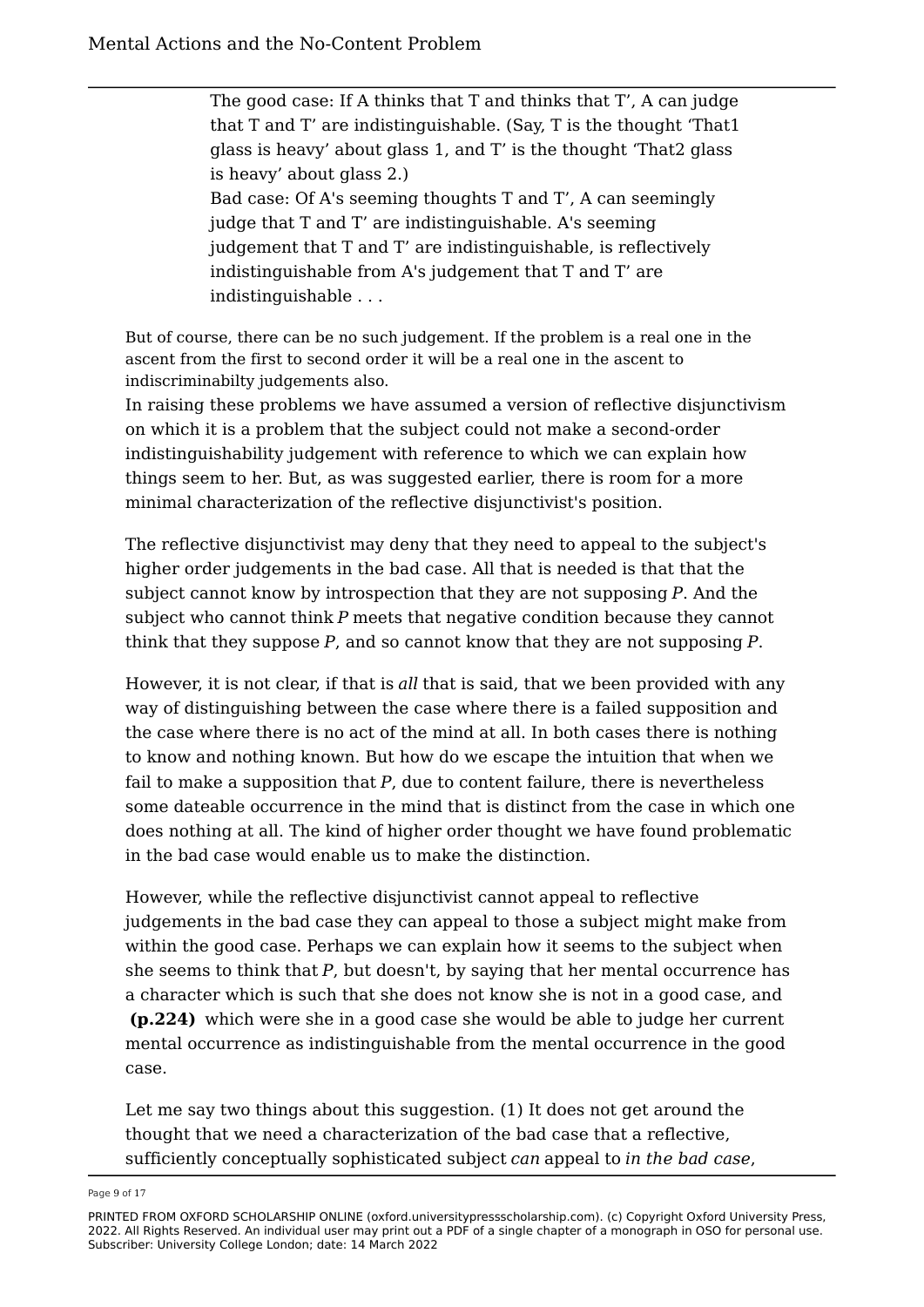even if she does not need to. In the perceptual case the subject suffering from a hallucination who wonders whether she is so suffering may be able to give some characterization of the state she is in by referring to the contents of her experiences when she has a veridical perception. However, allowing her that requires that she has concepts and modes of reference that she can use in both cases. We cannot meet that requirement in the case of thought.

There is a move that the reflective disjunctivist might make in response to this. Perhaps they will say that while, in the bad case, the subject is not in a position to think the particular content *P*, she is in the position to grasp the idea of a demonstrative thought of a perceptually presented glass and that the indistinguishability claims can be made in reference to such a thought. However, this suggests that the reflective disjunctivist will need to acknowledge that we need to type demonstrative contents in a way that abstracts from the particular object referred to. This acknowledgement is in tension with ODE.<sup>[6](#page-15-5)</sup>

<span id="page-9-0"></span>(2) There is an important difference in the resources of the reflective disjunctivist about perception and the reflective disjunctivist about thought. The reflective disjunctivist about perception can allow reflective indistinguishability judgements from the perspective of the bad case. For all the subject knows when suffering from a hallucination she could in those circumstances judge that she is seeing *P*. The case allows a conceptually sophisticated and reflective subject who wonders when she is hallucinating, whether she is hallucinating, to characterize how things seem to her in terms of how they seem to her when she is seeing. The reflective disjunctivist in the object-dependent thought case cannot make such an allowance. We have thus found a reason to prefer the first version of reflective disjunctivism, and found no reason, as reflective disjunctivists about perception, not to.

# 3.4. Fourth Attempt: Appeal to Sentences

# **3.4.1. Metalinguistic Appeal**

David Bell, in considering the problem about how to account for how things seem to the subject in the case of failures of content in object-dependent thoughts, says the following:

How can I express the way things seem to me? Perhaps the best option is something like:

(5) It seems to me that I am thinking a thought of a kind expressible by the sentence 'a is F'.

# **(p.225)**

Although it has the virtue of concerning an apparent thought that is not a real thought while itself remaining a meaningful sentence, it nevertheless suffers from one basic shortcoming. It is false. (Bell [1988:](https://oxford.universitypressscholarship.com/view/10.1093/acprof:oso/9780199225989.001.0001/acprof-9780199225989-chapter-11#acprof-9780199225989-bibItem-199) 52)

Page 10 of 17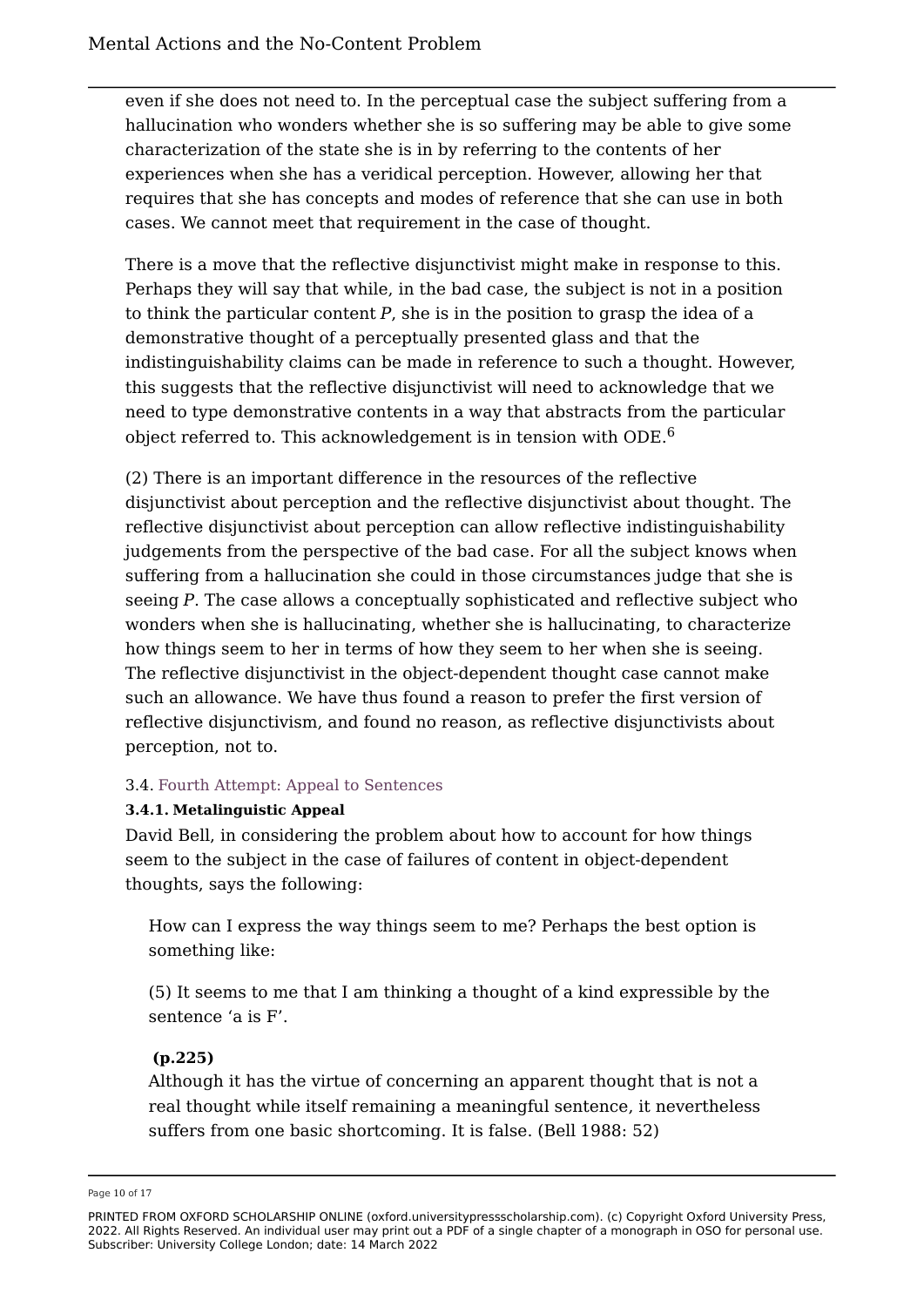It is false, thinks Bell, because when there is content failure it does not seem to the subject as if she is thinking about a sentence: the phenomenology does not have a metalinguistic character. It is hard not to agree with Bell on this. When it seems to me that I am thinking 'That glass is heavy' and I am indeed thinking that glass is heavy, it is highly implausible to suppose that capturing how it seems to me involves me referring to a sentence. And if there is no such reference in the good case, we would hardly fail to notice if it were a critical element in characterizing the phenomenology of the bad case.

### **3.4.2. Rehearsing Sentences**

Subjects can stand in a number of different relations to sentences. A subject can hear or see a sentence; further a subject can retain an image of hearing or seeing a sentence. And as was just brought out, a subject can refer to a sentence. These relations have not proved particularly useful in dealing with how we might characterize the phenomenology in cases of content failure. (See [3.3.1](https://oxford.universitypressscholarship.com/view/10.1093/acprof:oso/9780199225989.001.0001/acprof-9780199225989-chapter-11#acprof-9780199225989-div3-1) and [3.4.1](https://oxford.universitypressscholarship.com/view/10.1093/acprof:oso/9780199225989.001.0001/acprof-9780199225989-chapter-11#acprof-9780199225989-div3-4) above.) But there is another more direct relationship in which a subject can stand to a sentence. A subject can utter a sentence. And correlative to uttering a sentence by speaking it a subject can rehearse a sentence in thought. One can silently run through or speak a sentence to oneself. And as Pryor puts it: 'Rehearsing sentences to yourself is one way of having occurrent thoughts' [\(2006:](https://oxford.universitypressscholarship.com/view/10.1093/acprof:oso/9780199225989.001.0001/acprof-9780199225989-chapter-11#acprof-9780199225989-bibItem-205) 329 n. 1).

When the sentence is meaningful one runs through the sentence and thereby thinks a thought. But perhaps rehearsing a sentence (or syntactic string) to oneself is also one way of *not* having a thought. When the sentence does not express a thought or is meaningless one may run through the sentence but not thereby think anything—or at least not think the thought expressed by the sentence. The suggestion, then, is that we can deal with problems raised by cases of content failure by claiming that what we have in such cases is a subject rehearsing a meaningless sentence in thought.<sup>[7](#page-15-6)</sup>

<span id="page-10-0"></span>The suggestion has a couple of distinct advantages. First, it can draw on the resources of a familiar way of explaining how someone can act in a way that they **(p.226)** take to be meaningful, but which is in fact not. When someone is just starting to speak a language it is highly probable is that they will produce what is in fact a meaningless string in attempting to say something meaningful. It is arguable that small children do this for months. And it is easy to identify what event occurs in place of the meaningful speech act the agent thinks they have carried out. Suppose I take myself to have said 'It is a pleasure to meet you' in French, but have in fact not. Suppose I have in fact said nothing; I have just produced a burble. It remains the case that I have done something—I have produced a meaningless string of noises, which I take to be the speech act. If I can think by silently rehearsing sentences or quasi-sentences then we may have the beginnings of an explanation of what event occurs when someone takes themselves to be uttering a sentence but is not. When someone takes themselves

Page 11 of 17

PRINTED FROM OXFORD SCHOLARSHIP ONLINE (oxford.universitypressscholarship.com). (c) Copyright Oxford University Press, 2022. All Rights Reserved. An individual user may print out a PDF of a single chapter of a monograph in OSO for personal use. Subscriber: University College London; date: 14 March 2022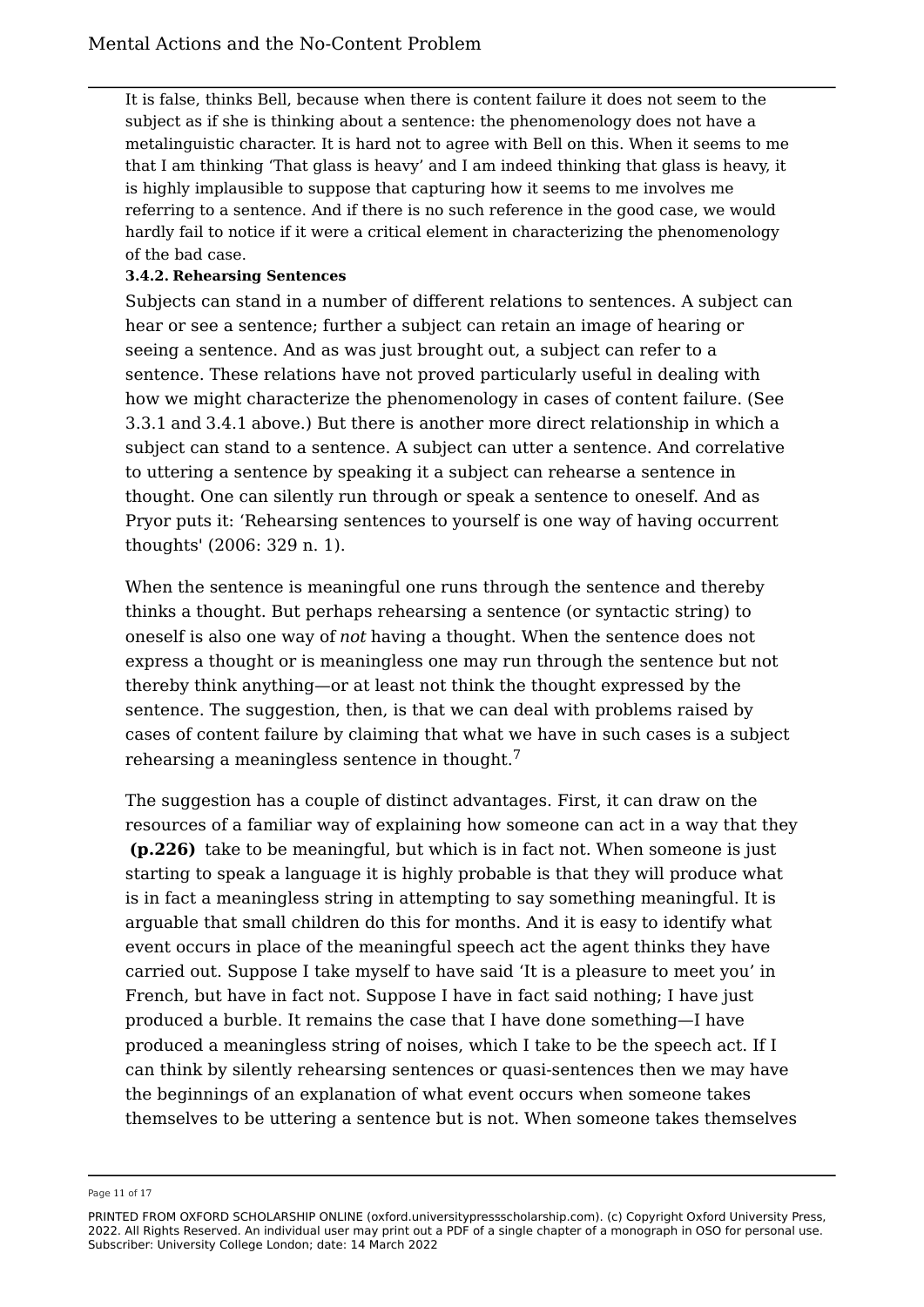to be thinking 'That glass is heavy' but is not, what they are doing is something like silently rehearsing the string 'That glass is heavy' which is meaningless.

We have seen that this suggestion has two distinct advantages. First, it provides us with an event: the rehearsing of a syntactic string that can exist even when there is content failure. Second, it is plausible to claim that the phenomenology of uttering a meaningless sentence could be the same as uttering a meaningful one. Indeed given that we are concerned—in the case at hand—with the very same syntactic string being meaningful or meaningless depending on external conditions we have a reason to think that the phenomenology will be the same.

I have, however, four problems with the suggestion. First, in the case where we have a speaker uttering a meaningless string, and thus failing to say anything by the action produced, we are inclined to say that in the case of failure there was nevertheless something that the speaker was trying to say. In the example, above, I was trying to say 'It is a pleasure to meet you' in French when I produced a meaningless burble. If an account of what the subject is trying to do is going to presuppose that the subject be able to think a thought with a content that in some way matches or correlates to what she is trying to do—as seems natural—then appealing to this model in the failed thought case is going to be problematic. I can try to say 'It is a pleasure to meet you' in French because I can think 'It is a pleasure to meet you' in English. However, in a case of content failure, I cannot *try* to think '*That* glass is heavy' in rehearsing a syntactic string, in virtue of thinking '*That* glass is heavy'. If I cannot think the thought, but only try to, that cannot be in virtue of any capacity to think it. In the case of failed physical actions we have our thoughts about what we are up to to fall back on; in the case of acts of thinking we do not.

It may be that the model we have appealed to in the failed speech case is not the right one—perhaps trying to say *P* does not in fact presuppose being able to think *P*. If that is the case, we will be lacking an account in both the failed speech and failed thought case. However, it is surely natural to think that trying to F implies the capacity to have a thought involving F, and natural to think that there is a disanalogy between the two cases.

 **(p.227)** The second problem with the suggestion that we explain failed thought on the model of failed speech is that while it seems right to say, as Pryor does, that rehearsing a sentence is one way of thinking a thought, it is highly contentious to think it is the *only* way. At least the phenomenological evidence does not prima facie support the general thesis: we do not *seem* to be silently talking to ourselves whenever we are thinking. Given that, it is perhaps implausible to take this suggestion as a general explanation of failures of content.

Page 12 of 17

PRINTED FROM OXFORD SCHOLARSHIP ONLINE (oxford.universitypressscholarship.com). (c) Copyright Oxford University Press, 2022. All Rights Reserved. An individual user may print out a PDF of a single chapter of a monograph in OSO for personal use. Subscriber: University College London; date: 14 March 2022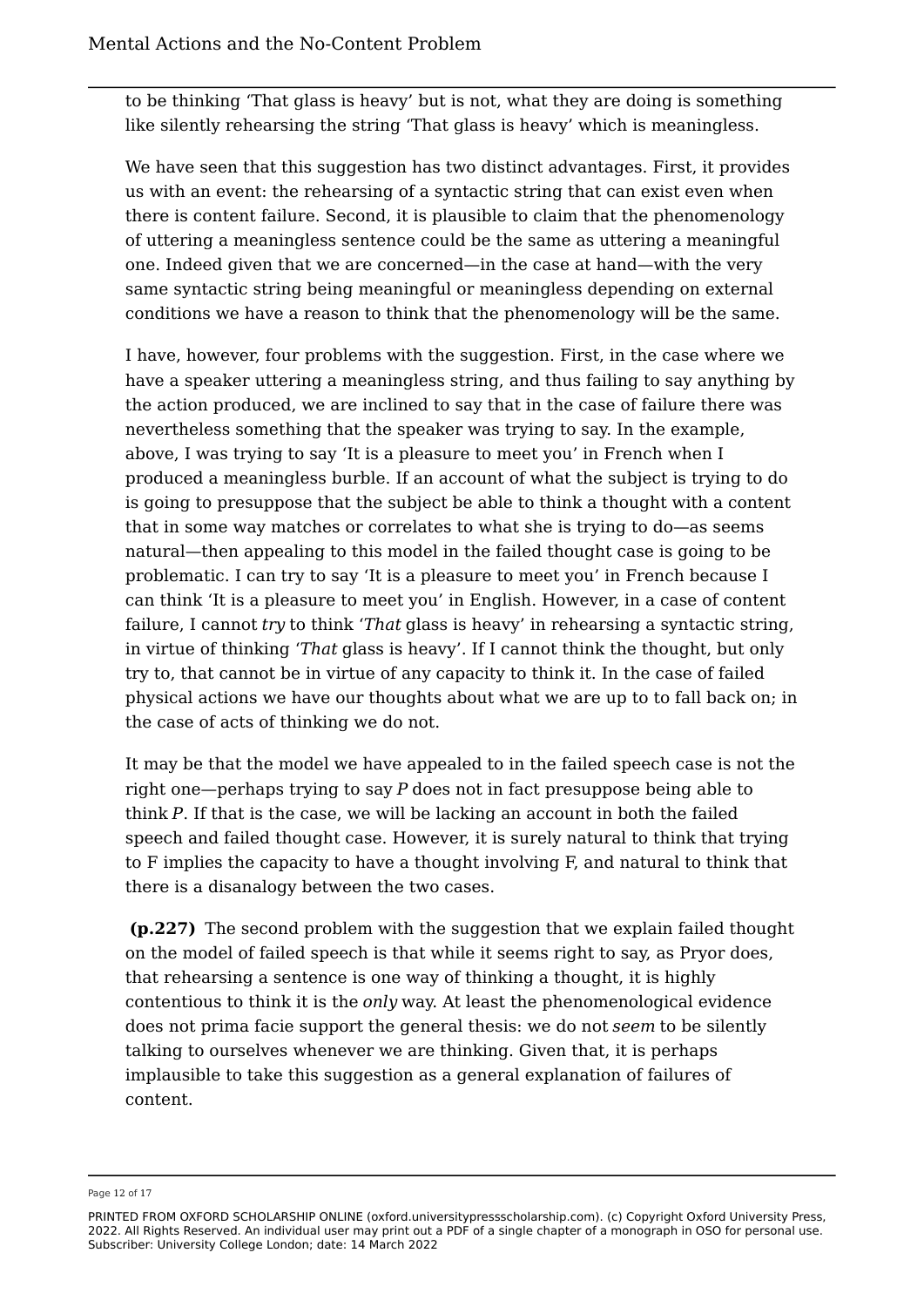The third problem is that the suggestion does not seem to provide a fine‐grained enough solution to the problem of content failure. Consider the case of a subject perceiving two similar glasses: one to her left and one to her right. Suppose she forms a demonstrative thought about each glass. '*That1* glass is heavy' and '*That2* glass is heavy'. She does so, one presumes, by attending to, mentally nodding towards each glass. These are distinct thoughts, so if thinking them involves something like the rehearsing the sentences used in their expression then something other than the sentence rehearsed is required to individuate the thought: the sentences themselves are not syntactically distinct. Also required for distinguishing the thoughts is the picking out, focusing on, attending to, the objects in order for the thought to be fully completed.

But now consider a complex hallucination that is phenomenologically indistinguishable from the case just considered. In this case there are two instances of content failure—the subject both fails to think 'That1 glass is heavy' and fails to think 'That2 glass is heavy' but it seems to her just as it seems to the subject in the good case. That is, it seems to her that she is thinking two thoughts and it seems to her that they are distinct thoughts.

The appeal to silently rehearsing syntactic/sentence types is not sufficient to explain what is going on in such a case. Given that the sentences rehearsed are identical in the two instances, they are going to underdetermine the phenomenology. One possibility would be to hold that, over and above the silent rehearsal of a sentence, what we have in these cases are distinct acts of attending: on the one hand to what seems to be a glass on the left, and on the other to what seems to be a glass on the right. However, if we are not going to reduplicate our problem as applied to such acts of attending then we are going to have to allow for attentional content, or perceptual content that is not objectdependent. Thus the ODE about thought cannot also be an ODE about attentional content or perceptual content. However, it is very difficult to see what motivation there could be for insisting that there is no content that would characterize the thought if there *were* a content that characterized the act of attention or perception.

The fourth and final problem for the suggestion that in cases of failed thought what we have are silent rehearsals of a sentence, concerns how the suggestion fits with the broader profile of ODE. In particular, there is a question of whether, given certain plausible assumptions, it is consistent with the Unity of Content Thesis and the Dependence of Thought on Content Thesis that were identified as commitments of ODE.

 **(p.228)** Let us take the Dependence of Thought on Content thesis first. The claim is that we fail to think a thought, but rather silently run through a sentence. But what is silently rehearsing a sentence if not a kind of thinking? And if silently rehearsing a sentence is a kind of thinking then there is on the

Page 13 of 17

PRINTED FROM OXFORD SCHOLARSHIP ONLINE (oxford.universitypressscholarship.com). (c) Copyright Oxford University Press, 2022. All Rights Reserved. An individual user may print out a PDF of a single chapter of a monograph in OSO for personal use. Subscriber: University College London; date: 14 March 2022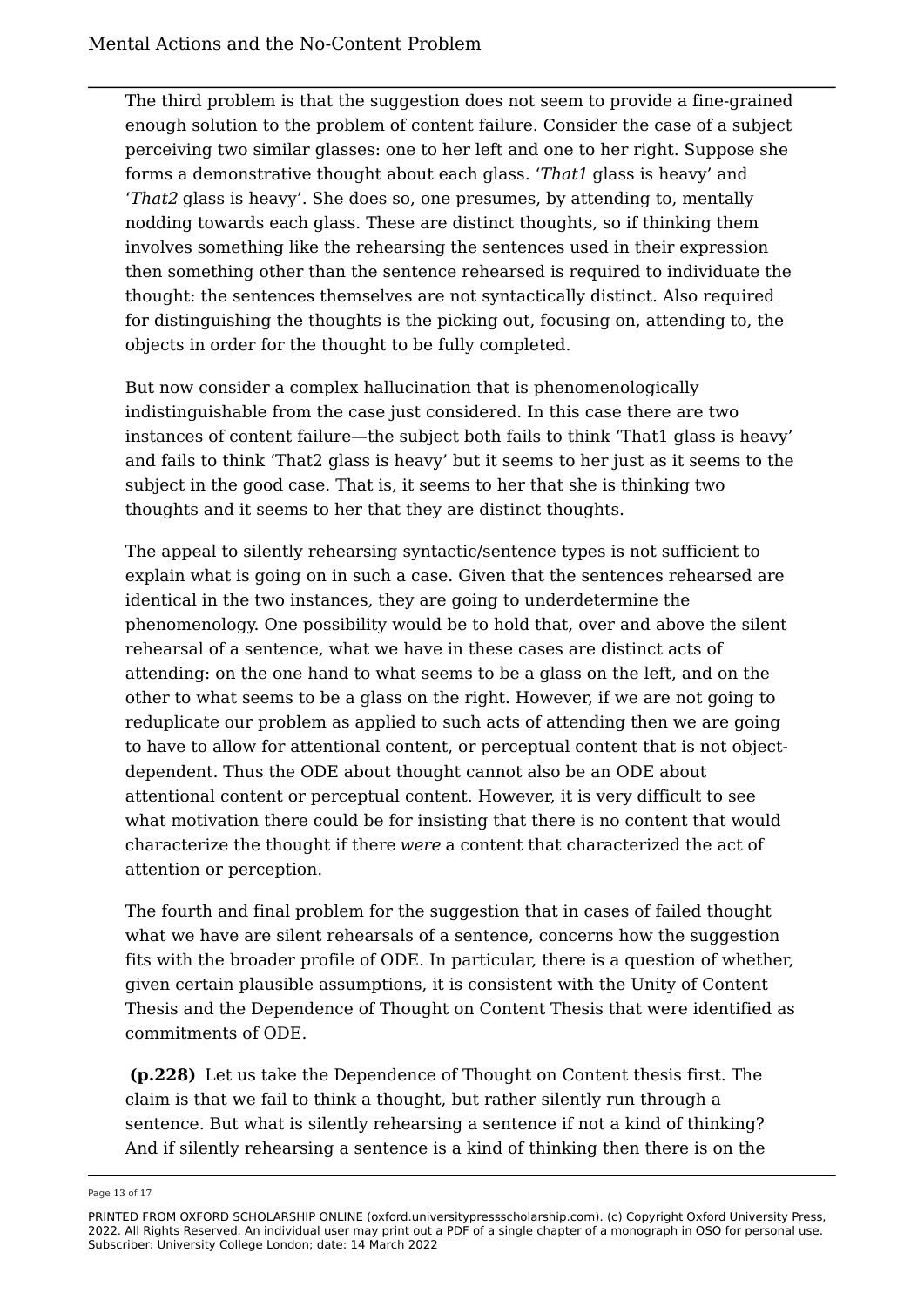suggestion contentless thought. I think ODE can deal with this quite easily. Consider the case of speech. It is plausible to say that I said nothing when I tried to say 'It is a pleasure to meet you' in French, but produced a bit of burble. However, it is also very natural to say that my burbling was a kind of speaking a deliberate production of my organs of speech. Given the possibility of a similar such ambiguity in the case of thought, ODE can very reasonably suggest that the thinking involved in rehearsing a contentless syntactic string is not the kind of thinking at issue in the Dependence of Thought on Content Thesis.

What of the Unity of Content thesis? The issue here is tricky and a proper resolution of it will not be attempted. However, there is an obvious worry that in taking up the 'inner utterance' suggestion the ODE will be taking a step closer to accepting a dual content thesis for thought. Consider again the case of a subject perceiving two similar glasses, one to her left and one to her right, and forming a demonstrative thought about each glass. '*That1* glass is heavy' and '*That2* glass is heavy'. Suppose that the ODE appeals to the idea of the subject rehearsing a meaningless sentence, to explain what is going on in the case in which the subject is having a complex hallucination that is phenomenologically indistinguishable from the case just considered. Then what reason does ODE have not to take the subject to be rehearsing a sentence in the good case also? And if the subject *is* rehearsing a sentence in the good case also it is extremely plausible that, like uses of the demonstrative 'that' in English, what we have is a general content that determines a context‐dependent content in use. If this is right, then while there may be distinct, perspectival singular contents characterizing each thought, such contents will be dependent upon the application of a general content that is grasped in understanding the general meaning of the words 'That glass is heavy'.

If there is a general content that is grasped in understanding the words 'That glass is heavy' then it appears that we have more than one kind of content to appeal to. Thus, in cases of reference failure, while there may be no distinct singular contents characterizing each thought, there will be distinct acts of applying a general content that can be appealed to in the explanation of what act of mind takes place when the subject tries to think '*That1* glass is heavy' and '*That2* glass is heavy'. However, this explanation will be at the cost of the Unity of Content thesis.

I will conclude by remarking that the problem that has been explored here for the Object‐Dependent Externalist does not seem to be as serious a problem for an externalist who is only a Kind‐Dependent Externalist (KDE). Consider a KDE who holds that there are natural-kind thought contents such as 'Water is in lakes' which are kind‐dependent. If there is no kind, there is no content. Suppose a subject is on Dry Earth. She thinks she has a concept associated with **(p.229)** the word 'water' but she does not: there is a systematic mirage meaning that all the taps, lakes, and rivers she takes to be filled with a stuff she

Page 14 of 17

PRINTED FROM OXFORD SCHOLARSHIP ONLINE (oxford.universitypressscholarship.com). (c) Copyright Oxford University Press, 2022. All Rights Reserved. An individual user may print out a PDF of a single chapter of a monograph in OSO for personal use. Subscriber: University College London; date: 14 March 2022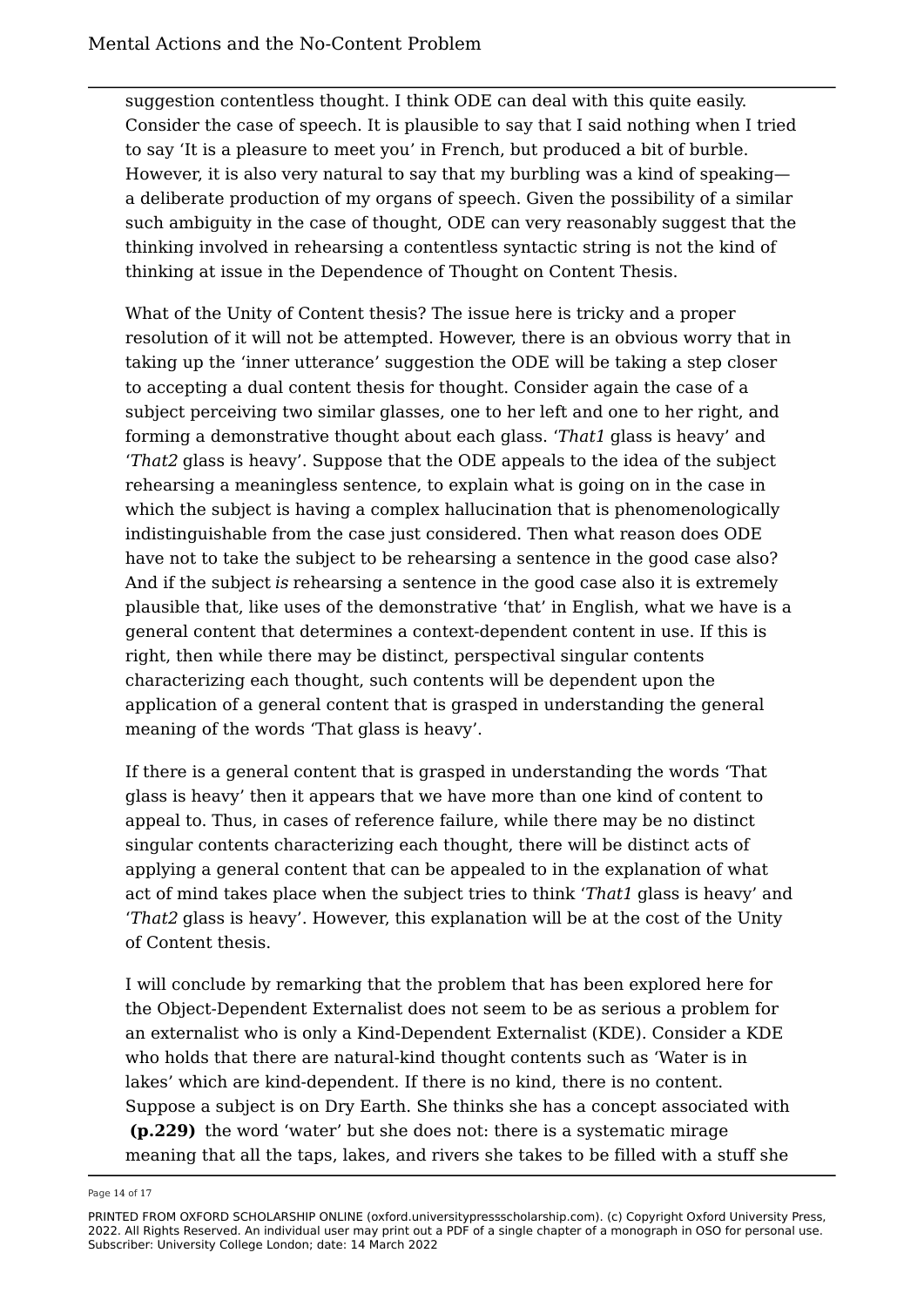calls 'water' are in fact empty. According to the KDE it might seem to her that she thinks 'Water is in lakes' but she can she think no such thing: there is no thought available to be thought. Suppose, however, KDE allows that she can have demonstrative thoughts such as 'that stuff coming out of the tap' or 'that stuff in the lake' even when there is no stuff demonstrated.

What explanation can KDE give as to what happens in cases of content failure? What happens when it seems to our subject that she thinks 'Water is wet' but in fact thinks no such thing, there being no concept water to think? Consider again the suggestion that she rehearses a syntactic string 'water is wet' which lacks content. KDE's use of the suggestion is not problematic in the same way that ODE's use is. In the demonstrative case this explanation was not sufficient because of the possibility of distinct failed thoughts having the same syntactic structure. In the non‐demonstrative case there is no such impediment to the syntactic structure being sufficient to determine both the thought, and the phenomenology of the failed thought. Further, there is no reason to take the Unity of Content thesis for kind thoughts to be in tension with the 'inner speech' suggestion. If our subject means nothing by the thought word 'water' in this context she will mean nothing by the thought word 'water' in another she is taken to. Given that there are no contexts in which her repertoire of words and concepts enables her to use 'water' contentfully (in contrast to her use of the demonstrative 'this stuff') we have no reason ascribe to her any understanding of a general content.

I conclude that when we focus on what is happening in the mind of a subject in an instance of content failure we find that the object‐dependent externalist is pushed to explain what is going on. The kind‐dependent seems to be in a better position.[8](#page-16-0)

# <span id="page-14-0"></span>**REFERENCES**

Bibliography references:

Bell, D. (1988) 'Phenomenology and Egocentric Thought', *Proceedings of the Aristotelian Society*, *Supplementary Volume*, 62: 45–60.

Evans, G. (1982) *The Varieties of Reference* (Oxford: Clarendon Press).

McDowell, J. (1984) 'De Re Senses', in C. Wright (ed.), *Frege: Tradition and Influence* (Oxford: Blackwell).

 **(p.230)** McGinn, C. (1982) 'The Structure of Content', in A. Woodfield (ed.), *Thought and Object* (Oxford: Clarendon Press).

Martin, M. G. F. (2002) 'The Transparency of Experience', *Mind and Language*, 17: 376–425.

Page 15 of 17

PRINTED FROM OXFORD SCHOLARSHIP ONLINE (oxford.universitypressscholarship.com). (c) Copyright Oxford University Press, 2022. All Rights Reserved. An individual user may print out a PDF of a single chapter of a monograph in OSO for personal use. Subscriber: University College London; date: 14 March 2022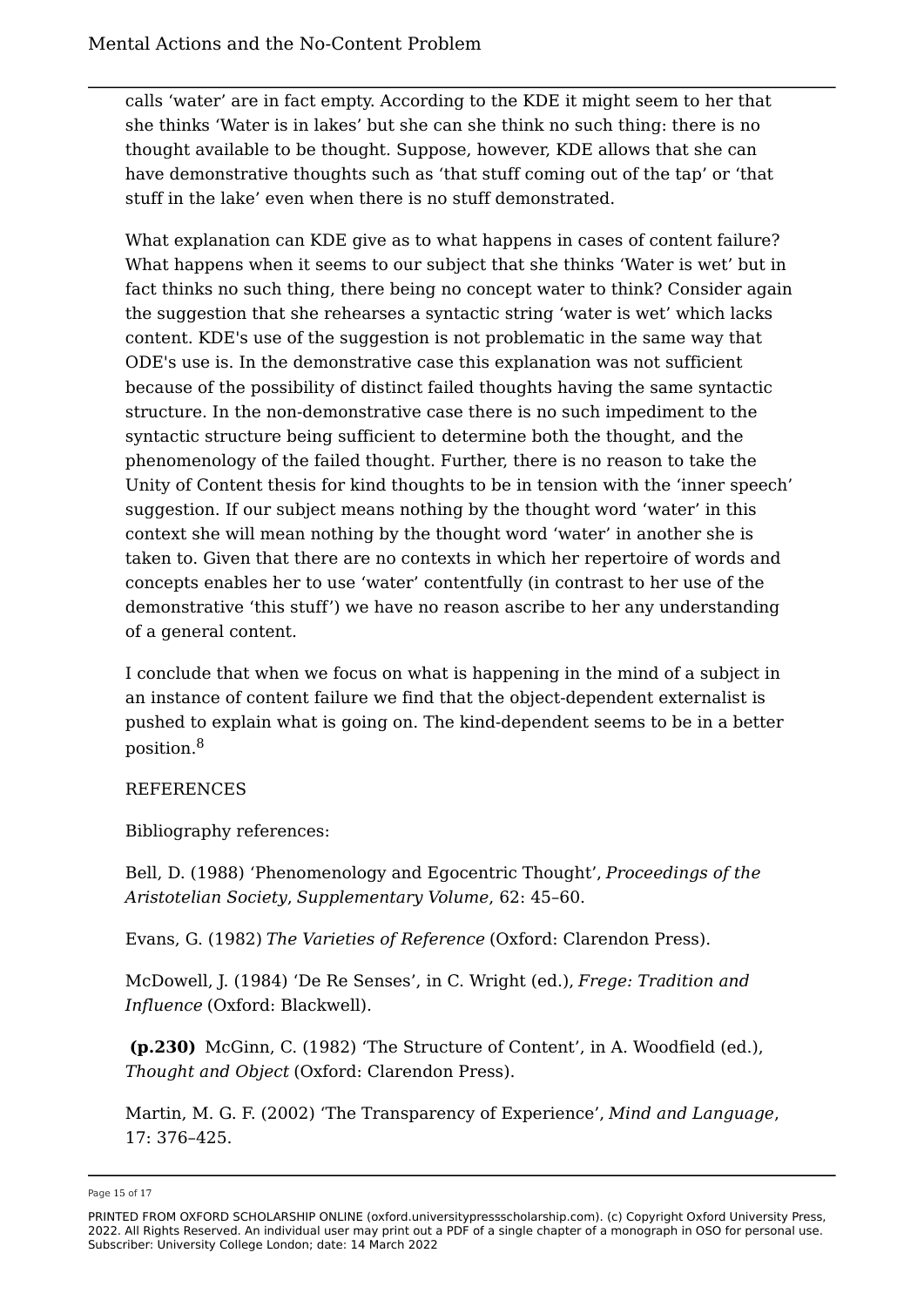—— (2004) 'The Limits of Self‐Awareness', *Philosophical Studies*, 120: 37–89.

Pryor, J. (2006) 'Hyper‐reliability and Apriority', *Proceeding of the Aristotelian Society*, 106: 329–46.

Sturgeon, S. (2006) 'Reflective Disjunctivism', *Proceedings of the Aristotelian Society*, *Supplementary Volume*, 80: 185–216.

# Notes:

<span id="page-15-0"></span>([1\)](#page-1-0) The unity thesis is not intended to rule out the possibility that different parts of a thought might be characterized by contents classified in some way as different types. It is rather intended to rule out the dual content theorist who holds that dual and fundamentally distinct contents could be responsible for the same parts of a thought. See McGinn [1982.](https://oxford.universitypressscholarship.com/view/10.1093/acprof:oso/9780199225989.001.0001/acprof-9780199225989-chapter-11#acprof-9780199225989-bibItem-202)

<span id="page-15-1"></span>([2](#page-2-0)) Perhaps the object‐dependent theorist might deny that it can even *seem* to A that she is supposing that *P*, if there is no content *P*. So they might complain that they are being asked to explain an appearance that their account does not allow for. However, the object-dependent theorist must have some way of characterizing how it is in the bad case. And the bad case just is a case of failed action in which it seems to the subject as if they did what they would have done, had they succeeded. So, I will take the locution 'it seems to A that she is supposing that *P*' as not implying that A need to be able to think *P*. To do otherwise would, it seems to me, leave us no way of conducting the discussion.

<span id="page-15-2"></span>([3\)](#page-3-0) David Bell's way of approaching the issue (in Bell [1988\)](https://oxford.universitypressscholarship.com/view/10.1093/acprof:oso/9780199225989.001.0001/acprof-9780199225989-chapter-11#acprof-9780199225989-bibItem-199) is distinctive in asking these ontological questions, rather than the more familiar epistemological ones.

<span id="page-15-3"></span>([4\)](#page-3-1) McDowell himself may only have been concerned to point to a gap in the senses, and not a gap in the acts of mind.

<span id="page-15-4"></span>([5\)](#page-6-0) See Martin [2002,](https://oxford.universitypressscholarship.com/view/10.1093/acprof:oso/9780199225989.001.0001/acprof-9780199225989-chapter-11#acprof-9780199225989-bibItem-203) [2004](https://oxford.universitypressscholarship.com/view/10.1093/acprof:oso/9780199225989.001.0001/acprof-9780199225989-chapter-11#acprof-9780199225989-bibItem-204). See Sturgeon [2006](https://oxford.universitypressscholarship.com/view/10.1093/acprof:oso/9780199225989.001.0001/acprof-9780199225989-chapter-11#acprof-9780199225989-bibItem-206) for a very helpful discussion of the position.

<span id="page-15-5"></span>([6\)](#page-9-0) Thanks for Matt Soteriou for making this point.

<span id="page-15-6"></span>([7\)](#page-10-0) Adrian Haddock suggested to me that the disjunctivist may be able to make use of the metalinguistic move in the following way. As a variant of (T) we might have:

([\(T'\)](#page-10-0)) A subject who seems to think that *P* cannot know by introspective reflection that she is not thinking that *P*. For all she knows from introspective reflection the subject is able to judge that she is thinking a content expressible by 'I am thinking *P*'.

Page 16 of 17